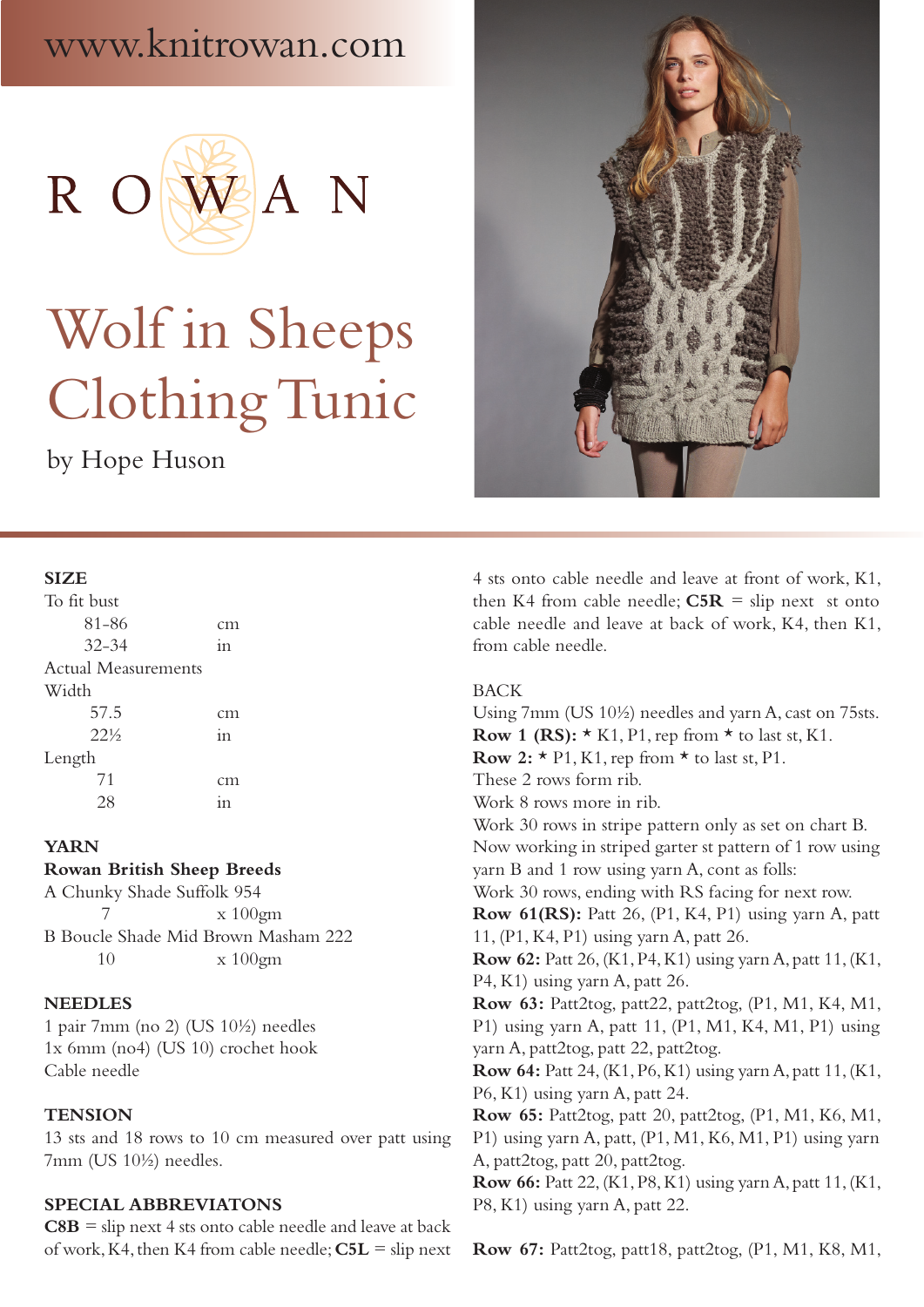P1) using yarn A, patt 11, (P1, M1, K8, M1, P1) using yarn A, patt2tog, patt 18, patt2tog.

**Row 68:** Patt 20, (K1, P10, K1) using yarn A, patt 11, (K1, P10, K1) using yarn A, patt 20.

**Row 69:** Patt2tog, patt 16, patt2tog, (P1, M1, K10, M1, P1) using yarn A, patt 11, (P1, M1, K10, M1, P1) using yarn A, patt2tog, patt16, patt2tog.

**Row 70:** Patt 18, (K1, P12, K1) using yarn A, patt 11, (K1, P12, K1) using yarn A, patt 18.

**Row 71:** Patt2tog, patt 14, patt2tog, (P1, M1, K12, M1, P1) using yarn A, patt 11, (P1, M1, K12, M1, P1) using

yarn A, patt2tog, patt 14, patt2tog. **Row 72:** Patt 16, (K1, P14, K1) using yarn A, patt 11,

(K1, P14, K1) using yarn A, patt 16.

**Row 73:** Patt2tog, patt 12, patt2tog, (P1, M1, K14, M1, P1) using yarn A, (P1, M1, K14, M1, P1) using yarn A, patt2tog, patt12, patt2tog.

**Row 74:** Patt 14, (K1, P16, K1) using yarn A, patt 11, (K1, P16, K1) using yarn A, patt 14.

Beg and ending rows as indicated, now work in patt from chart A as follows:

# **Shape armholes**

Keeping patt correct, cast off 3 sts at beg of next 2 rows. 69 sts.

Dec 1 st at each end of next 3 rows. 63 sts.

Cont straight until all 44 rows of chart A have been worked, ending with RS facing for next row. Cast off.

Place markers at each side of centre 21 sts to denote back neck.

# FRONT

Using 7mm (US 10½) needles and yarn A, cast on 75sts. Work 10 rows in rib as given for back.

Beg and ending rows as indicated, work in patt from chart B as follows:

Work 74 rows, ending with RS facing for next row.

# **Shape armholes**

Keeping patt correct cast off 3 sts at beg of next 2 rows. 69 sts.

Dec 1 st at each end of next 3 rows. 63 sts.

Cont straight until row 104 has been worked ending with RS facing for next row.

# **Divide for neck**

**Next row (RS):** Patt 26, turn and leave rem sts on a holder.

Work each side of neck separately.

Dec 1 st at neck edge of next 5 rows. 21 sts.

Work 8 rows, ending with RS facing for next row. Cast off.

With RS facing rejoin yarns to rem sts, cast off centre 21 sts, patt to end.

Complete to match first side reversing shapings.

# MAKING UP

Press.

Join shoulder and side seams using back stitch or mattress stitch if preferred.

# Neckband

# **Neckband**

With RS facing using mm (US ?) crochet hook, work dc's all around neck edge.

# **Decoration**

Using photograph as a guide, decoration is formed by crocheting into the yarn B rows and working lengths of yarn between each st.

Using 6mm (US 10) crochet hook and with RS facing, attach yarn to 2nd st in row with a ss, \*wrap yarn around index finger once, 1 dc into next st along row, rep from \* to end of row, replacing last dc with a ss.

Complete using photograph as a guide.

Fasten off.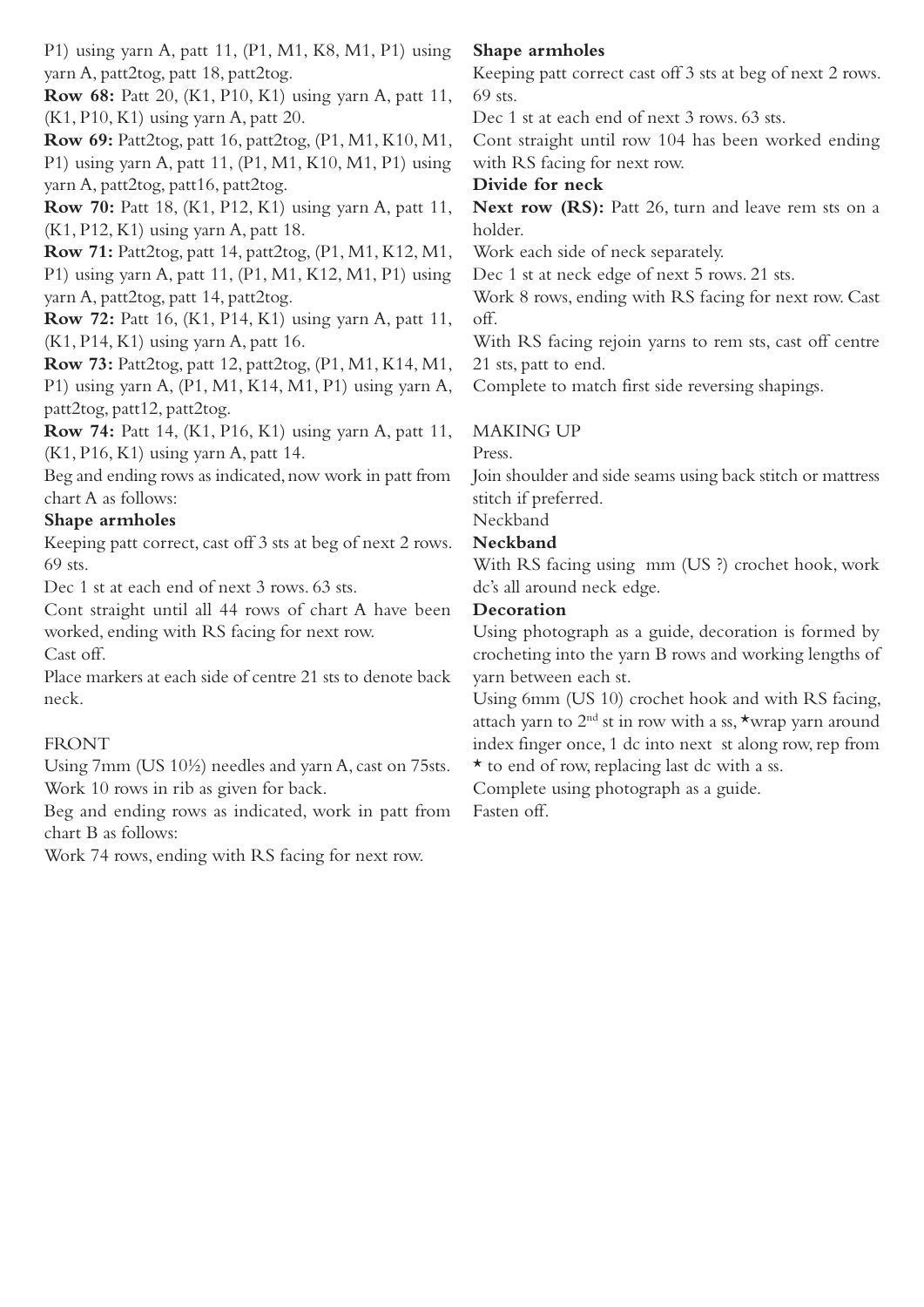|     | Using yarn A, K on RS, P on WS<br>Using yarn A, P on RS, K on WS<br>Jsing yarn B, Kon RS, P on WS<br>G5R<br>$\overline{c}$ 8B<br>U8⊃<br><u>นี</u> |  |
|-----|---------------------------------------------------------------------------------------------------------------------------------------------------|--|
| key |                                                                                                                                                   |  |

| <b>XXXXXXXXXXXXXX</b>          |          |        | XXXXXXXXXX     |                     |             | <b>XXXXXXXXXXXXXXXXX</b> |
|--------------------------------|----------|--------|----------------|---------------------|-------------|--------------------------|
| XXXXXXXXX                      |          |        | XXXXXXXX       |                     |             | <b>RXXXXXXXXX</b>        |
| XXXXXXXX                       |          | ⋚      | XXXXXXXX       | ⋚                   |             | <b>XXXXXXX</b>           |
| XXXXXX                         |          | ⋚      | XXXXXXXX       | ҉                   | X           | XXXXX                    |
| XXXX                           |          |        | XXXXXXXX       | $\breve{\boxtimes}$ |             | <b>QXXX</b>              |
| $\subseteq$<br>XXX             | X        | XXX    | XXXXXXX        | Š                   |             | $\hat{\otimes}$          |
| \$<br>R                        |          | XXXX   | XXXXXXXX       | XXXX                |             |                          |
|                                |          | XXXXXX | XXXXXXXX       | XXXXXX              | XX          |                          |
|                                | XX<br>XX | XXXXXX | XXXXXXXX       | XXXXX               | <b>XXXX</b> |                          |
|                                | XXXXX    | XXXXX  | XXXXXXX        | XXXXX               | XXXX        |                          |
| $\overline{\mathsf{S}}$<br>XXX | XXXXXX   | XXXXX  | XXXXXXXX       | XXXXX               | XXXX        | XXX                      |
| XXXX                           | XXXXXX   | XXXXXX | XXXXXXXX       | XXXXX               | XXXX        | <br>父<br>又               |
| XXXXXX                         | XXXXX    | XXXXX  | XXXXXXXX       | XXXXX               | XXXX        | XXXXX                    |
| XXXXXX                         | XXXXXX   | XXXXX  | XXXXXXXX       | XXXXX               | XXXX        | XXXXX                    |
| XXXXX                          | XXXXXX   | XXXXX  | XXXXXXX        | XXXXX               | XXXX        | XXXXX                    |
| 30<br>XXXXX                    | XXXXX    | XXXXX  | XXXXXXX        | XXXXX               | XXXX        | XXXXX                    |
| XXXXXX                         | XXXXXX   | XXXXXX | XXXXXXXX       | XXXXX               | XXXX        | XXXXX                    |
| XXXXXX                         | XXXXX    | XXXXXX | XXXXXXX        | XXXXX               | XXXX        | $\frac{1}{2}$            |
| XXXXX                          | XXXXXX   | XXXXXX | XXXXXXX        | XXXXXX              | XXXX        | XXXXX                    |
| QÞ<br>XXXXXX                   | XXXXXX   | XXXXX  | XXXXXXXX       | XXXXX               | XXXX        | XXXXX                    |
| XXXXX                          | XXXXX    | XXXXX  | <b>AXXXXXX</b> | XXXXX               | XXXX        | $\times$                 |
| $\overline{4}$<br>XXXXX        | 父父父      | XXXXXX | XXXXXXXX       | <b>XXXXX</b>        | XXXX        |                          |

Chart A Front Chart A Front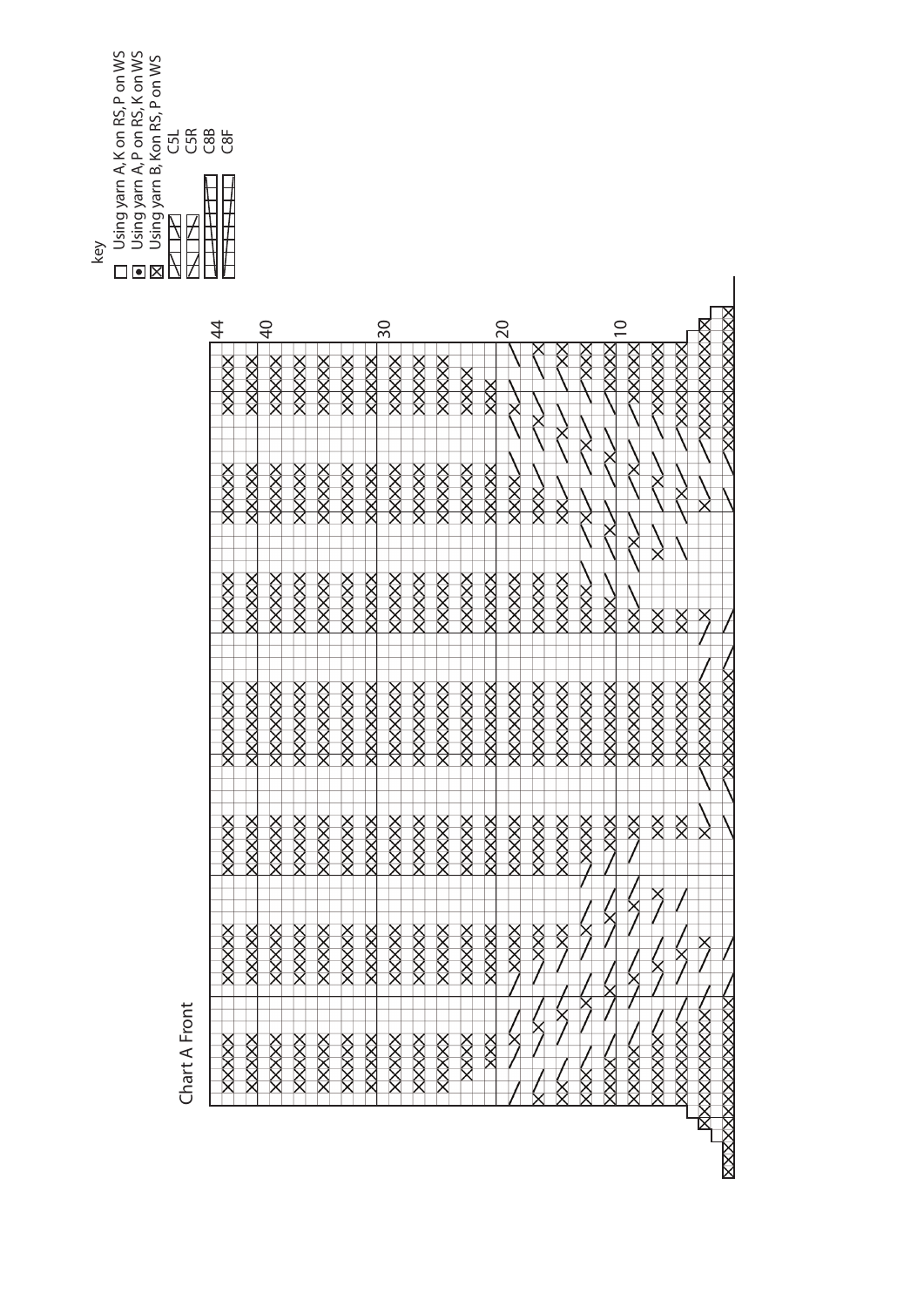|                    |                |                    |               |                         |                    |               |                     |                    |           |               |                    |                                                                                                           |           |                    |                |            |                    |           |             |                    |                |                                          |               | $\overline{C}$          |                    |                   |                         |
|--------------------|----------------|--------------------|---------------|-------------------------|--------------------|---------------|---------------------|--------------------|-----------|---------------|--------------------|-----------------------------------------------------------------------------------------------------------|-----------|--------------------|----------------|------------|--------------------|-----------|-------------|--------------------|----------------|------------------------------------------|---------------|-------------------------|--------------------|-------------------|-------------------------|
| 118                |                |                    |               | $\frac{0}{10}$          |                    |               |                     | $\overline{00}$    |           |               |                    |                                                                                                           |           | 90                 |                |            |                    |           | 80          |                    |                | XXXXX                                    | XXXXXX        | XXXXXX                  | XXXXXXX            | XXXXXXXXX         | <b>XXXXXXXXX</b>        |
| 父父父                | XXXXX          | XXXXX              | $\frac{1}{2}$ | XXXXX                   | $\frac{1}{2}$      | XXXXX         | XXXXXX              | XXXX               | XXXXX     | XXXXX         | $\frac{1}{2}$      | <<br><br><br><br><br><br><br><br><br><br><br><br><br><br><br><br><br><br><br><br><br><br><br><br><br><br> | XXXXX     | XXXX               | <b>XXXXX</b>   | XXXXX      | <b>XXXXX</b>       | XXXXX     | XXXXXX      | XXXXX              |                | ⋚                                        | Ķ             | Ѯ                       |                    |                   |                         |
| <b>XXXXX</b>       | <b>XXXXX</b>   | XXXXXX             | 父父父           | XXXXX                   | $\times$           | XXXXX         | XXXXXX              | XXXXX              | XXXXX     | XXXXX         | $\frac{1}{2}$      | XXXXXX                                                                                                    | XXXXX     | XXXXX              | $\otimes$      | XXXXX      | XXXXX              | XXXXX     | XXXXXX      | XXXXX              | XXXXX          | XXXX                                     | XXX           | <br>交<br>人              | ⋚<br>XXX           | $\breve{\otimes}$ | ⋚                       |
|                    | Ŏ              | Ö                  | e             | $\frac{\aleph}{\aleph}$ | <b>XXXX</b>        | $\frac{1}{2}$ | XXXXX               | XXXXX              | $\otimes$ | XXXXX         | $\otimes$          | XXXX                                                                                                      | XXXXX     | XXXXX              | $\otimes$      | $\otimes$  | XXXXX              | XXXXX     | XXXXX       | XXXXX              | ╳╳╳            | $\hat{\hat{\mathsf{X}}}\hat{\mathsf{X}}$ | XXXX          | $\frac{\aleph}{\aleph}$ | ⋚                  | XX<br>X           | XXX                     |
|                    |                |                    |               |                         |                    |               | $\frac{1}{2}$       | XXXXXX             | XXXXXXX   | $\Diamond$    | $\Diamond$         | XXXXXXX                                                                                                   | XXXXXXX   | XXXXXXX            | $\Diamond$     | $\Diamond$ | XXXXXXX            | XXXXXX    | XXXXXXX     | $\Diamond$         | $\Diamond$     | XXXXXXX                                  | $\Diamond$    | XXXXXXX                 | <b>XXXXXX</b>      | XXXXXX            | XXXXX                   |
|                    | Š              | Š                  | Ĉ             | ŏ                       |                    | $\frac{1}{2}$ | XXXXX               | XXXXX              | $\otimes$ | XXXXX         | $\frac{1}{2}$      | XXXXX                                                                                                     | XXXXX     | XXXXX              | $\otimes$      | ≫≫         | XXXXX              | XXXXX     | XXXXX       | XXXXX              | $\otimes$      | <b>XXXXX</b>                             | XXXX          | XXX                     | Š                  |                   |                         |
| ҉<br>$\frac{8}{9}$ | ⋉<br>$\otimes$ | Ř<br>$\frac{1}{2}$ | ⋚<br>XXXX     | ⋚<br>$\frac{1}{2}$      | ⋚<br>$\frac{1}{2}$ | $\otimes$     | ╳<br>$\times\times$ | ⋚<br>$\frac{1}{2}$ | Ř<br>XXX  | Ř<br>$\times$ | Ř<br>$\frac{1}{2}$ | Ř<br>$\frac{\otimes}{\otimes}$                                                                            | Ř<br>XXXX | Ř<br>$\frac{8}{8}$ | Ř<br>$\otimes$ | Ř<br>XXX   | Ř<br>$\frac{1}{2}$ | Ř<br>XXXX | Ř<br>父<br>父 | Š<br>$\frac{8}{8}$ | Ř<br>$\otimes$ | Ř<br>╳                                   | ⅀             | XXX                     | $\hat{\mathsf{X}}$ | XXX               | $\frac{\aleph}{\aleph}$ |
|                    | XXXXX          | XXXXX              | <b>XXXXX</b>  | XXXXX                   | <b>XXXX</b>        | XXXXX         | XXXXX               | XXXXX              | XXXXX     | XXXXX         | XXXX               | XXXXX                                                                                                     | XXXXXX    | <b>XXXXX</b>       | XXXXX          | XXXXX      | <b>XXXXX</b>       | XXXXX     | XXXXX       | XXXXX              | XXX            | ⋚                                        | Ř             |                         | Ř                  |                   |                         |
|                    |                |                    |               |                         |                    |               |                     |                    |           |               |                    |                                                                                                           |           |                    |                |            |                    |           |             |                    | Ř              | XXXXX                                    | <b>SEXXXX</b> | XXXXXXX                 | XXXXXXXX           | <b>AXXXXXXXX</b>  | <b>XXXXXXXXXXX</b>      |

Chart B